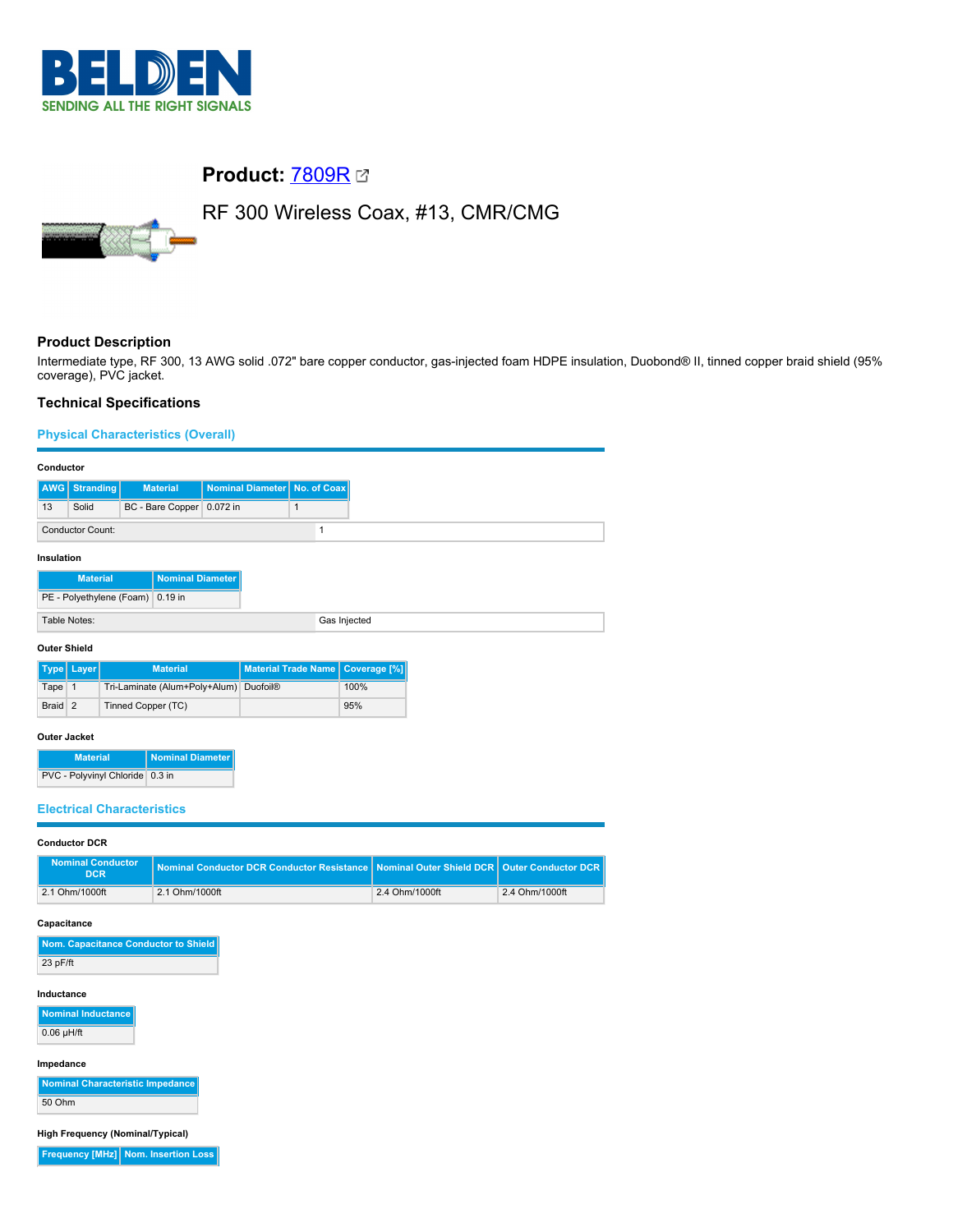| 5 MHz                | $0.45$ dB/100ft |
|----------------------|-----------------|
| $10$ MH <sub>z</sub> | $0.6$ dB/100ft  |
| 30 MHz               | 1 dB/100ft      |
| 50 MHz               | 1.3 dB/100ft    |
| <b>150 MHz</b>       | 2.2 dB/100ft    |
| 220 MHz              | 2.7 dB/100ft    |
| 450 MHz              | $3.9$ dB/100ft  |
| 900 MHz              | 5.6 dB/100ft    |
| 1500 MHz             | 7.3 dB/100ft    |
| 1800 MHz             | 8.1 dB/100ft    |
| 2000 MHz             | 8.6 dB/100ft    |
| 2500 MHz             | 9.7 dB/100ft    |
| 3000 MHz             | 10.8 dB/100ft   |
| 3500 MHz             | 11.8 dB/100ft   |
| 4500 MHz             | 13.5 dB/100ft   |
| 5800 MHz             | 15.8 dB/100ft   |
| 6000 MHz             | 16 dB/100ft     |

## **Delay**

**Nominal Delay Nominal Velocity of Propagation (VP) [%]** 1.17 ns/ft 86%

## **Power Rating**

| <b>Frequency [MHz]</b> | <b>Max. Power Rating [W]</b> | <b>Nominal Power Rating [W]</b> |
|------------------------|------------------------------|---------------------------------|
| 30 MHz                 | 2,161 W                      | 2,161 W                         |
| 50 MHz                 | 1,658 W                      | 1,658 W                         |
| <b>150 MHz</b>         | 928 W                        | 928 W                           |
| <b>220 MHz</b>         | 758 W                        | 758 W                           |
| 450 MHz                | 522W                         | 522W                            |
| 900 MHz                | 367 W                        | 367 W                           |
| 1,500 MHz              | 278 W                        | 522W                            |
| 2,000 MHz              | 239 W                        | 253 W                           |
| 2,500 MHz              | 212W                         | 239 W                           |
| 3,500 MHz              | 179 W                        | 212W                            |
| 4,500 MHz              | 157 W                        | 194 W                           |
| 6,000 MHz              | 135 W                        | 179 W                           |
| 4,500 MHz              | 157 W                        | 157 W                           |
| 5,800 MHz              | 137 W                        | 137 W                           |
| 6,000 MHz              | 135 W                        | 135 W                           |

## **Voltage**

**UL Voltage Rating**

300 V RMS

#### **VSWR**

| <b>Frequency [MHz]   Max. VSWR</b> |        |
|------------------------------------|--------|
| 5-6000 MHz                         | 1.25:1 |

# **Temperature Range**

| UL Temp Rating:                     | $60^{\circ}$ C |
|-------------------------------------|----------------|
| <b>Operating Temperature Range:</b> | -40°C To +75°C |

# **Mechanical Characteristics**

| Bulk Cable Weight:           | 61 lbs/1000ft   |
|------------------------------|-----------------|
| Max. Pull Tension:           | $135$ lbs       |
| Min. Bend Radius/Minor Axis: | 3 <sub>in</sub> |

## **Standards**

| NEC/(UL) Compliance:  | <b>CMR</b> |
|-----------------------|------------|
| CEC/C(UL) Compliance: | <b>CMG</b> |
| CPR Euroclass:        | Eca        |